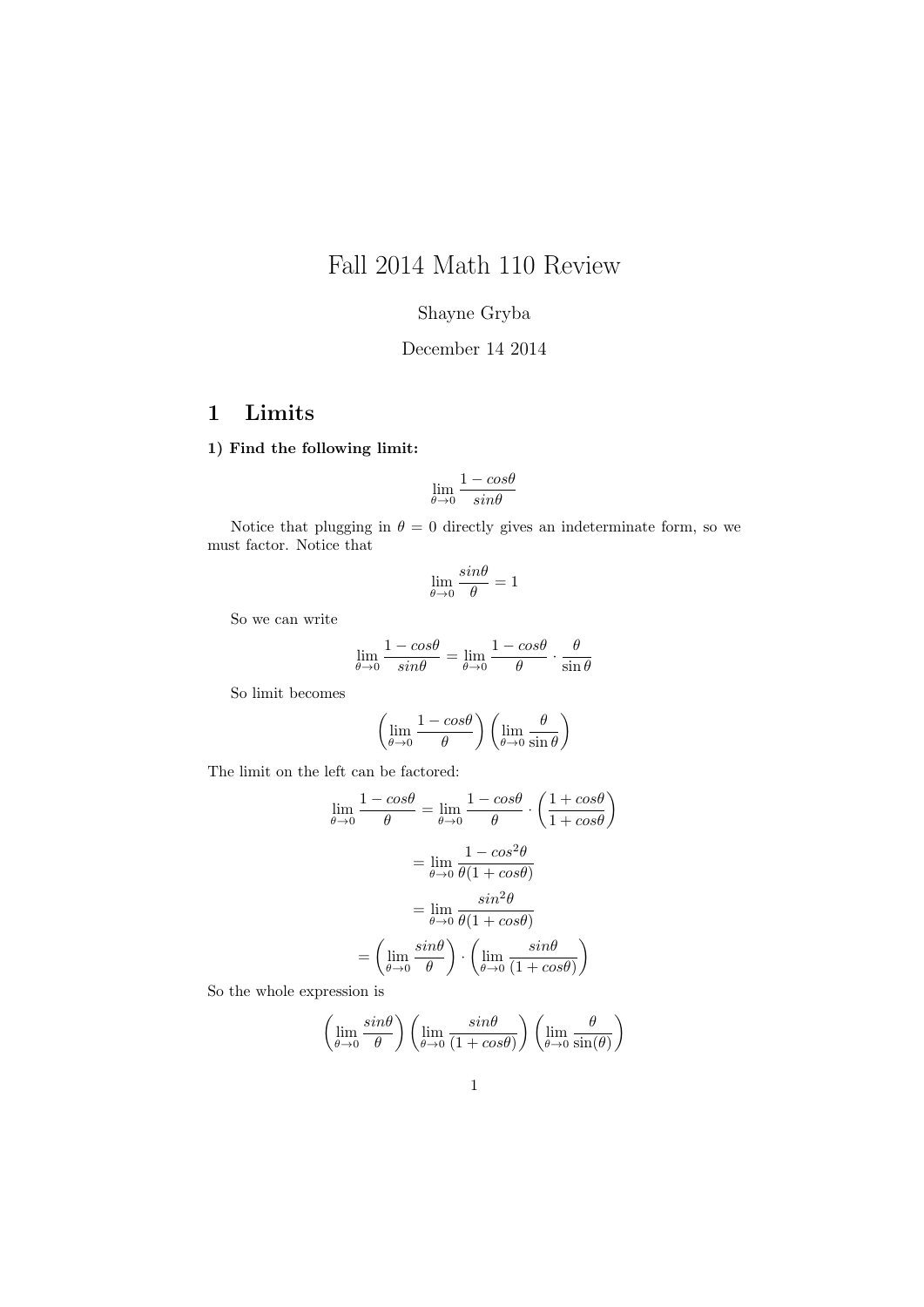Which can now (finally) be evaluated:

$$
= (1) \left(\frac{0}{1+1}\right)(1)
$$

$$
= 0
$$

#### 2) Find the following limit:

$$
\lim_{x \to \infty} \frac{3x^3 + 6x^2}{2x^3 - 5x}
$$

The procedure is to factor out the highest power of x from the top and bottom. In this case the highest powers are the same: 3.

$$
= \lim_{x \to \infty} \frac{(x^3)(3 + \frac{6}{x})}{(x^3)(2 - \frac{5}{x^2})}
$$

$$
= \lim_{x \to \infty} \frac{(3 + \frac{6}{x})}{(2 - \frac{5}{x^2})}
$$

The reason we do this is because  $\lim_{x\to\infty} \frac{A}{x^k} = 0$  for any A, k. So we get:

$$
= \frac{(3+0)}{(2-0)} \\
= \frac{3}{2}
$$

# 2 Derivatives

1) Calculate g'(t)

$$
g(t) = \sqrt{\frac{3t^2 - 1}{2 - t^3}}
$$

Rewrite g(t) using powers:

$$
g(t) = \left(\frac{3t^2 - 1}{2 - t^3}\right)^{\frac{1}{2}}
$$

$$
g'(t) = \left(\frac{1}{2}\right) \left(\frac{3t^2 - 1}{2 - t^3}\right)^{\frac{-1}{2}} \cdot \frac{d}{dt} \left(\frac{3t^2 - 1}{2 - t^3}\right)
$$

$$
g'(t) = \left(\frac{1}{2}\right) \left(\frac{3t^2 - 1}{2 - t^3}\right)^{\frac{-1}{2}} \cdot \left(\frac{6t(2 - t^3) - (-3t^2)(3t^2 - 1)}{(2 - t^3)^2}\right)
$$
  
**2) Find**  $\frac{dy}{dx}$ :
$$
x^3 + y^3 = 3xy
$$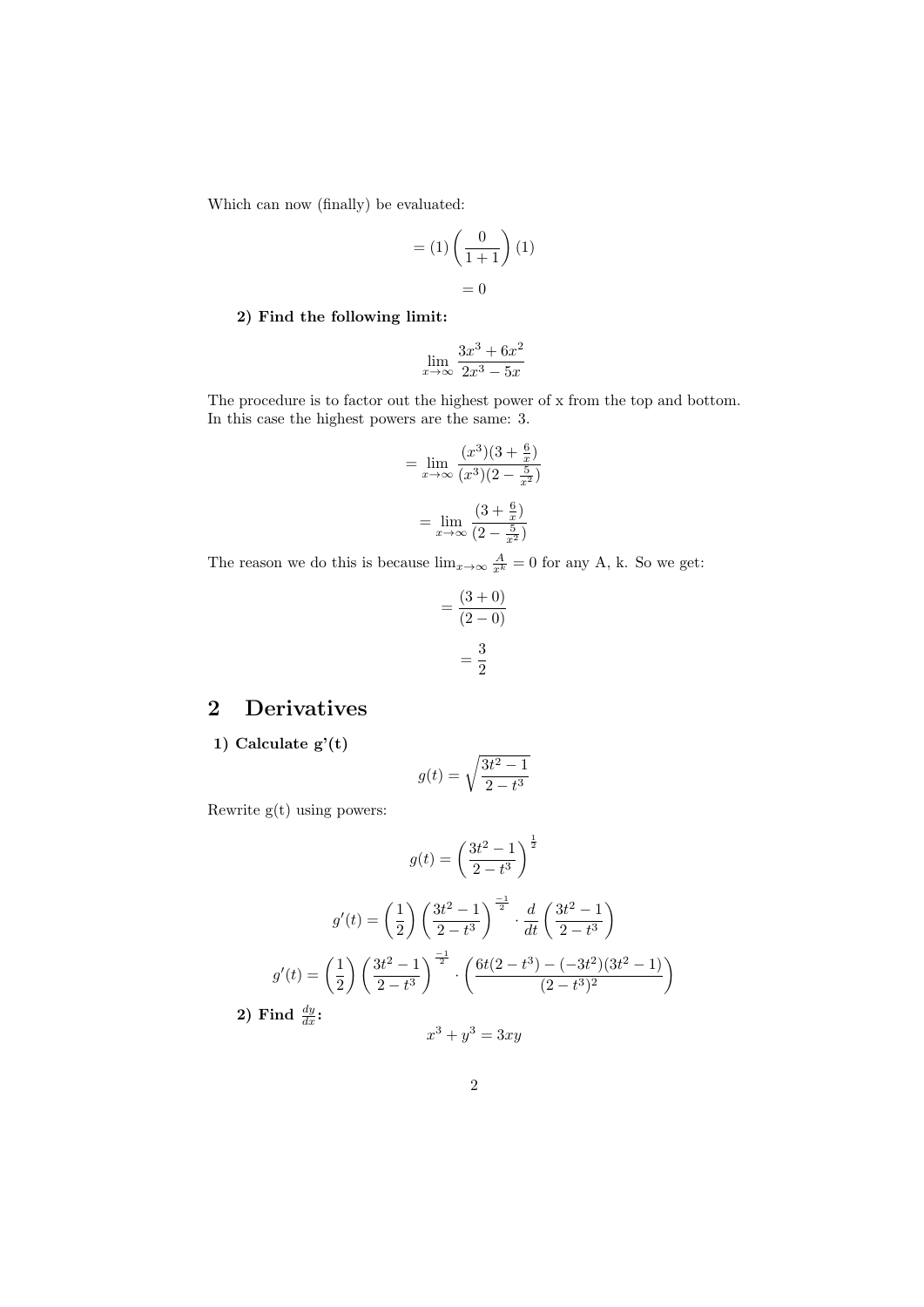The idea here is to treat x and y each as functions, but whenever we differentiate a "y term," we multiply by  $\frac{dy}{dx}$ <br>Start by taking  $\frac{d}{dx}$  of both sides:

$$
\left(\frac{d}{dx}\right)(x^3 + y^3) = \left(\frac{d}{dx}\right)(3xy)
$$

$$
3x^2 + 3y^2 \cdot \left(\frac{dy}{dx}\right) = 3\left(1 \cdot y + x \cdot 1 \cdot \frac{dy}{dx}\right)
$$

$$
3x^2 + 3y^2 \cdot \left(\frac{dy}{dx}\right) = 3y + 3x\left(\frac{dy}{dx}\right)
$$

$$
\therefore
$$

Solve for  $\left(\frac{dy}{dx}\right)$ 

$$
\left(\frac{dy}{dx}\right)\left(3y^2 - 3x\right) = 3y - 3x^2
$$

$$
\left(\frac{dy}{dx}\right) = \frac{3y - 3x^2}{3y^2 - 3x}
$$

$$
\left(\frac{dy}{dx}\right) = \frac{y - x^2}{y^2 - x}
$$

# 3 Integration

1) Solve the indefinite integral:

$$
\int \frac{\sec^2(\sqrt{x})}{\sqrt{x}} dx
$$

The non-obvious substitution here is  $u = \sqrt{x}$ .

$$
u = \sqrt{x} = x^{\frac{1}{2}}
$$

$$
\frac{du}{dx} = \left(\frac{1}{2}\right)x^{\frac{-1}{2}}
$$

$$
2du = \frac{dx}{\sqrt{x}}
$$

So the integral becomes

$$
2\int \sec^2 u \cdot du
$$

and the derivative of  $tan x$  is  $sec<sup>2</sup>x$ , so

$$
2\int \sec^2 u \cdot du = 2\tan x + C
$$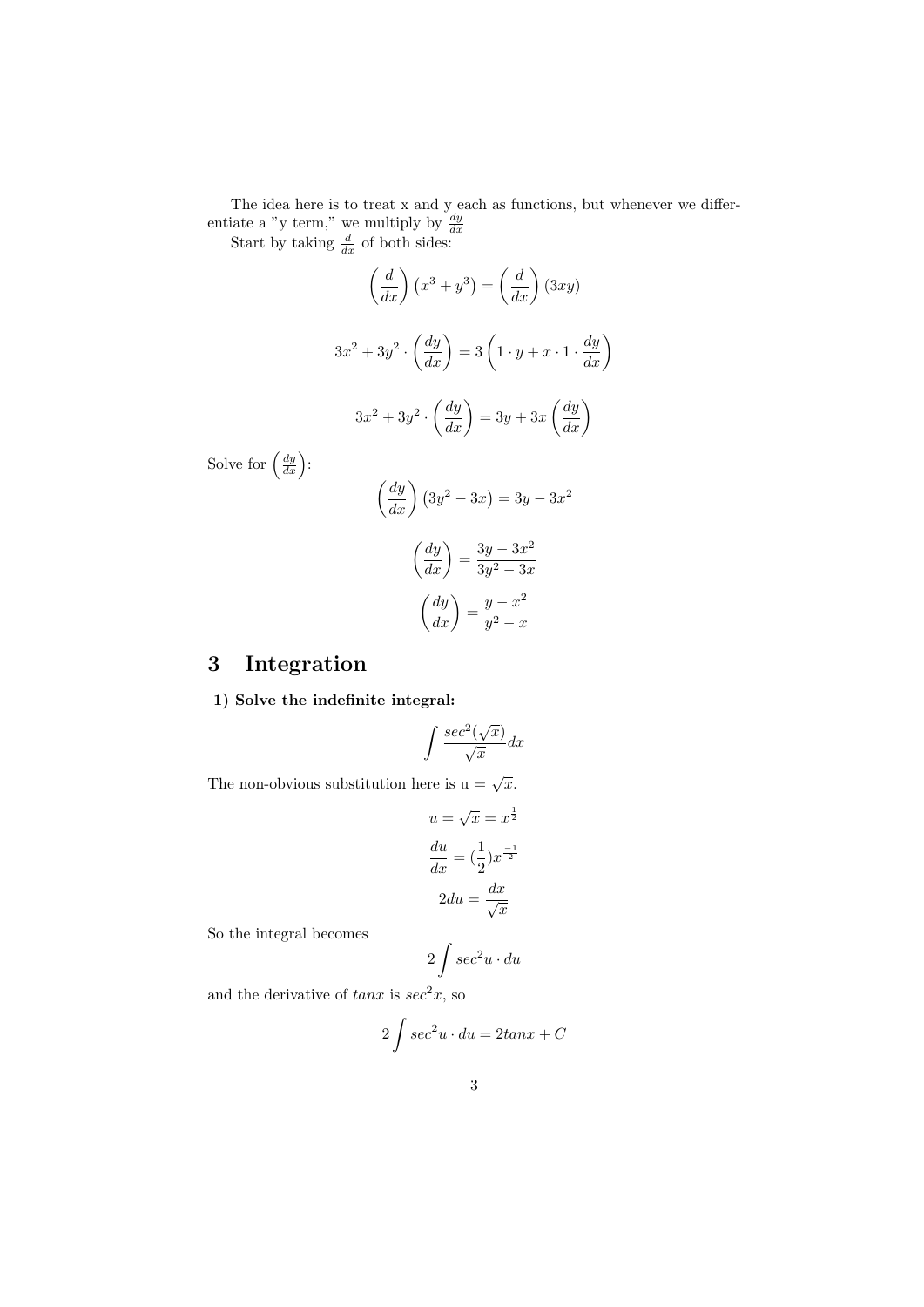And the last step is to back substitute

$$
= 2tan(\sqrt{x}) + C
$$

2) Solve the definite integral:

$$
\int_{0}^{1} x^{9} (x^{5} + 1)^{4} dx
$$

Generally, we want to substitute the complicated for the simple.  $(x^5 + 1)^4$ is complicated, so let's make it *u*<sup>4</sup> by:

$$
u = x^{5} + 1
$$

$$
\frac{du}{dx} = 5x^{4}
$$

$$
\frac{du}{5} = x^{4}dx
$$

This substitution is useful since, if we rearrange the integral slightly we get:

$$
\int_{0}^{1} x^{5} (x^{5} + 1)^{4} x^{4} dx
$$

So we can substitute *almost* everything:

$$
\frac{1}{5}\int x^5u^4du
$$

How can we get rid of the last  $x^5$ ? Well, our substitution was  $u = x^5 + 1$ , so  $x^5 = u - 1!$ 

$$
\frac{1}{5} \int (u-1)u^4 du
$$

$$
= \frac{1}{5} \int (u^5 - u^4) du
$$

$$
= \frac{1}{5} \left( \frac{u^6}{6} - \frac{u^5}{5} \right)
$$

$$
= \frac{1}{5} \left( \frac{(x^5 + 1)^6}{6} - \frac{(x^5 + 1)^5}{5} \right) \Big|_0^1
$$

$$
= \frac{1}{5} \left[ \left( \frac{2^6}{6} - \frac{2^5}{5} \right) - \left( \frac{1^6}{6} - \frac{1^5}{5} \right) \right]
$$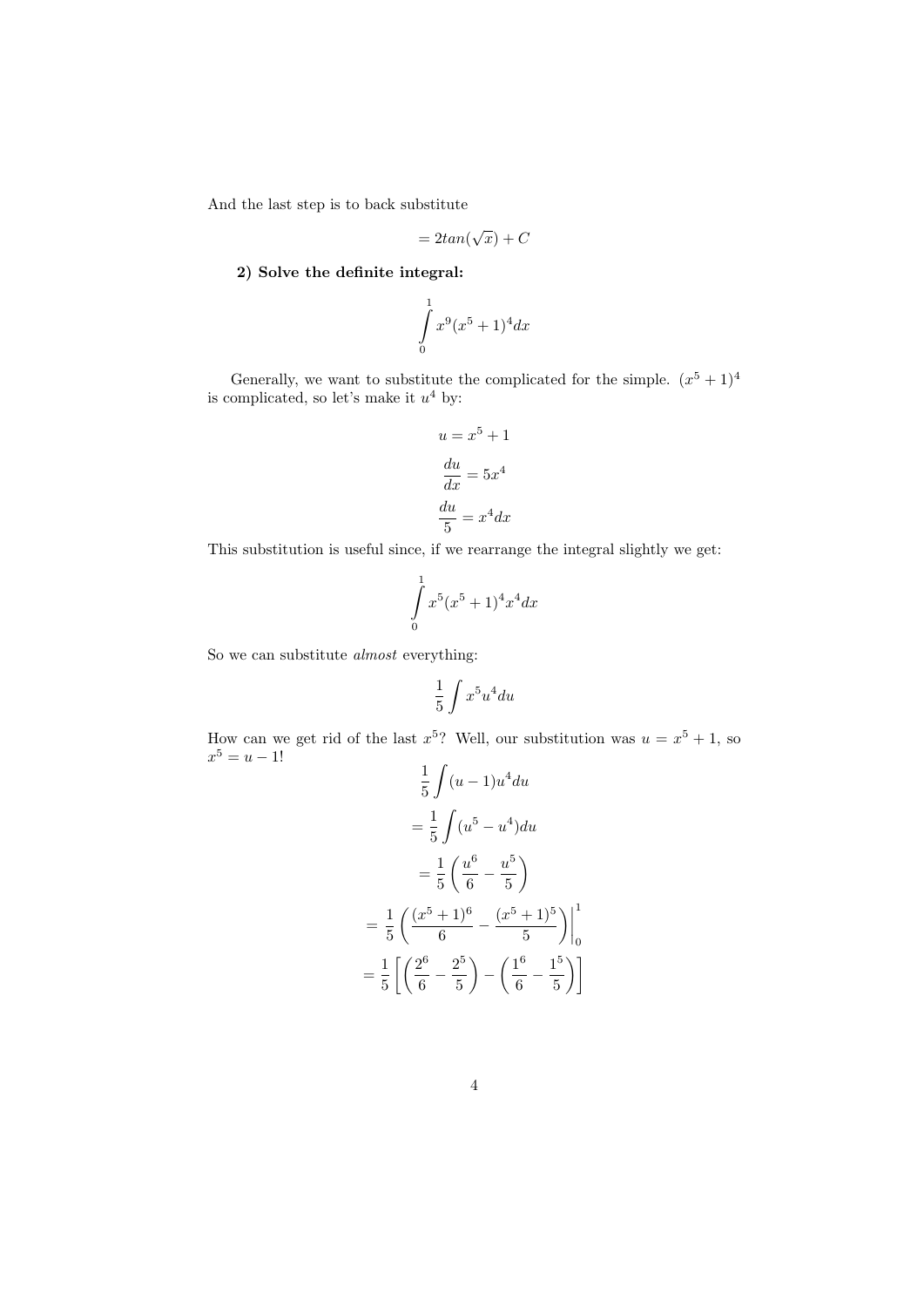### 4 Related Rates

A plane flying overhead is being tracked by a camera on the ground. If the plane is flying at a constant height of 2km and its horizontal distance to the camera is 4km, how fast is the camera turning (in radians/hour) if the plane is flying at a speed of 600km/h toward the camera?

Refer to figure 1 for the picture. As the plane flies, both  $\theta$  and x are functions of time. They are related by the equation

$$
tan\theta = \frac{x}{2}
$$

We are looking for  $\frac{d\theta}{dt}$ , so we differentiate both sides with respect to t:

$$
\frac{d}{dt}(tan\theta) = \frac{d}{dt}(\frac{x}{2})
$$

$$
sec^2\theta \frac{d\theta}{dt} = \frac{1}{2}\frac{dx}{dt}
$$

$$
\frac{d\theta}{dt} = \frac{cos^2\theta}{2}\frac{dx}{dt}
$$

The plane is flying at  $600 \text{km/h}$ . That is,  $\frac{dx}{dt} = 600$ . We also know that at this instant in time the plane is 4km away, horizontally, so  $x = 4$ . By trigonometry (refer to figure 1)  $tan\theta = \frac{4}{2}$  so  $cos\theta = \frac{2}{\sqrt{20}}$ .

$$
\frac{d\theta}{dt} = \frac{\left(\frac{2}{\sqrt{20}}\right)^2}{2} \cdot 600
$$

$$
\frac{d\theta}{dt} = 60 \frac{rad}{hour}
$$

# 5 Optimization

A landscape architect is asked to design a rectangular garden that is 150 square meters in area and is enclosed by a fence on all four sides. One side of the garden faces a street, and so the fence on this side is to be more ornate than the other sides; the cost of fencing for this side is \$6 per meter. Each of the other three sides of the fence costs \$3 per meter. What are the dimensions of the garden that will minimize the cost of the fencing?

Let x be the dimension which has one side costing \$6 per meter, and one costing \$3 per meter. Let y be the other dimension with two cheap sides (See figure 2).

Thus, the cost function is

$$
C = 3x + 6x + 3y + 3y
$$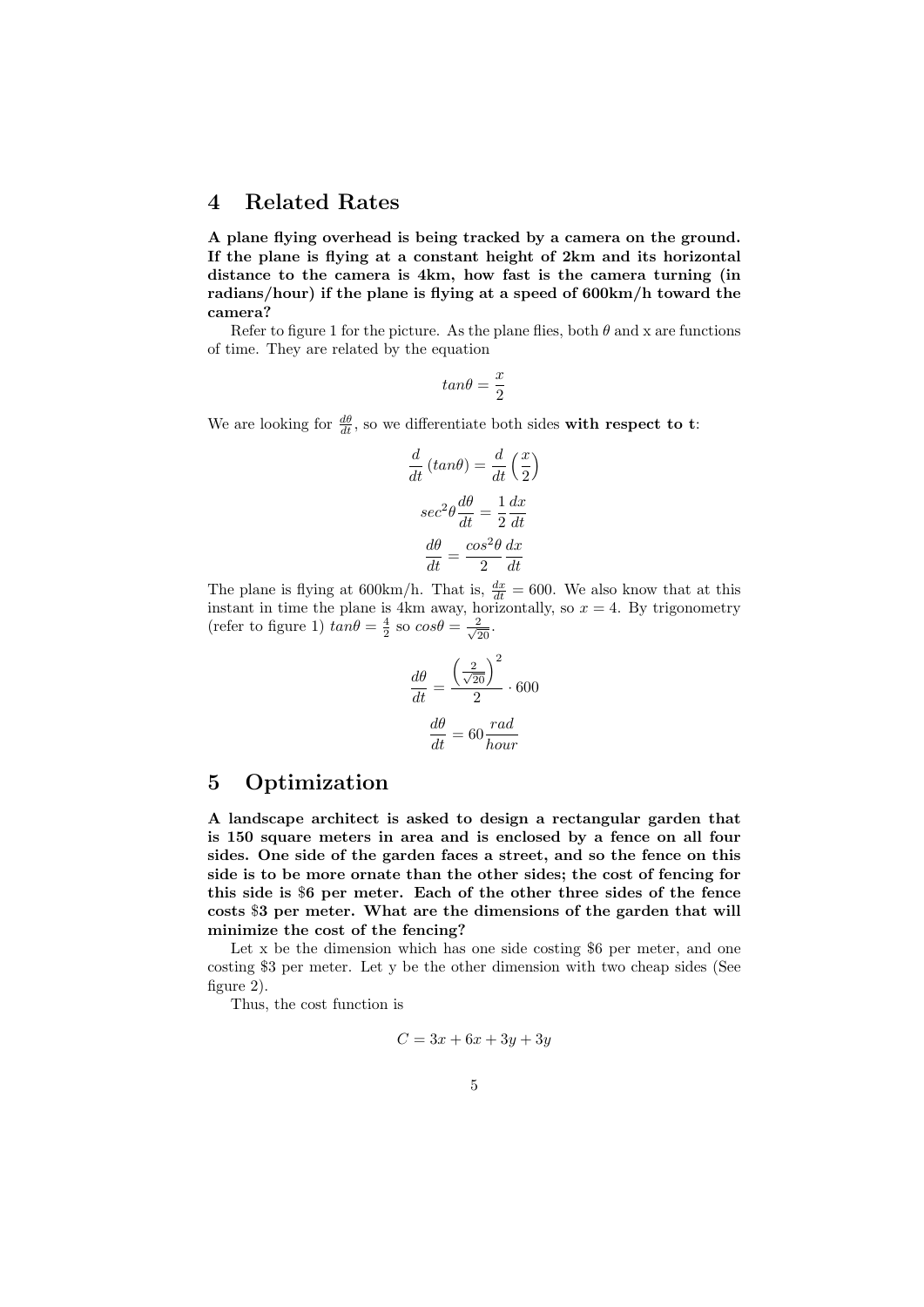$C = 9x + 6y$ 

We also have the requirement that the area,  $A = xy$ , is 150 squared meters. Thus

$$
xy = 150
$$

$$
y = \frac{150}{x}
$$

Combining these two equations, we get

$$
C = 9x + 6\frac{150}{x}
$$

$$
C = 9x + \frac{900}{x}
$$

We wish to *minimize* the cost, so we'll need to take a derivative!

$$
C' = 9 - 900x^{-2}
$$

The critical value(s) happen when  $C'=0$ :

$$
0 = 9 - 900x^{-2}
$$

$$
x^2 = \frac{900}{9}
$$

$$
x = 10
$$

where we have excluded the solution  $x = -10$  since we can't physically have a negative length (even if it is the most cost efficient!) We can check that this is indeed a minimum by the second derivative test (it is a minimum if  $C''(10) > 0$ ):

$$
C'' = 1800x^{-3}
$$

$$
C''(10) = 1.8 > 0
$$

So, the ideal x coordinate is 10 meters. This means that y should be

$$
y = \frac{150}{x} = \frac{150}{10} = 15
$$

And so

$$
x = 10, y = 15
$$

are our optimal coordinates.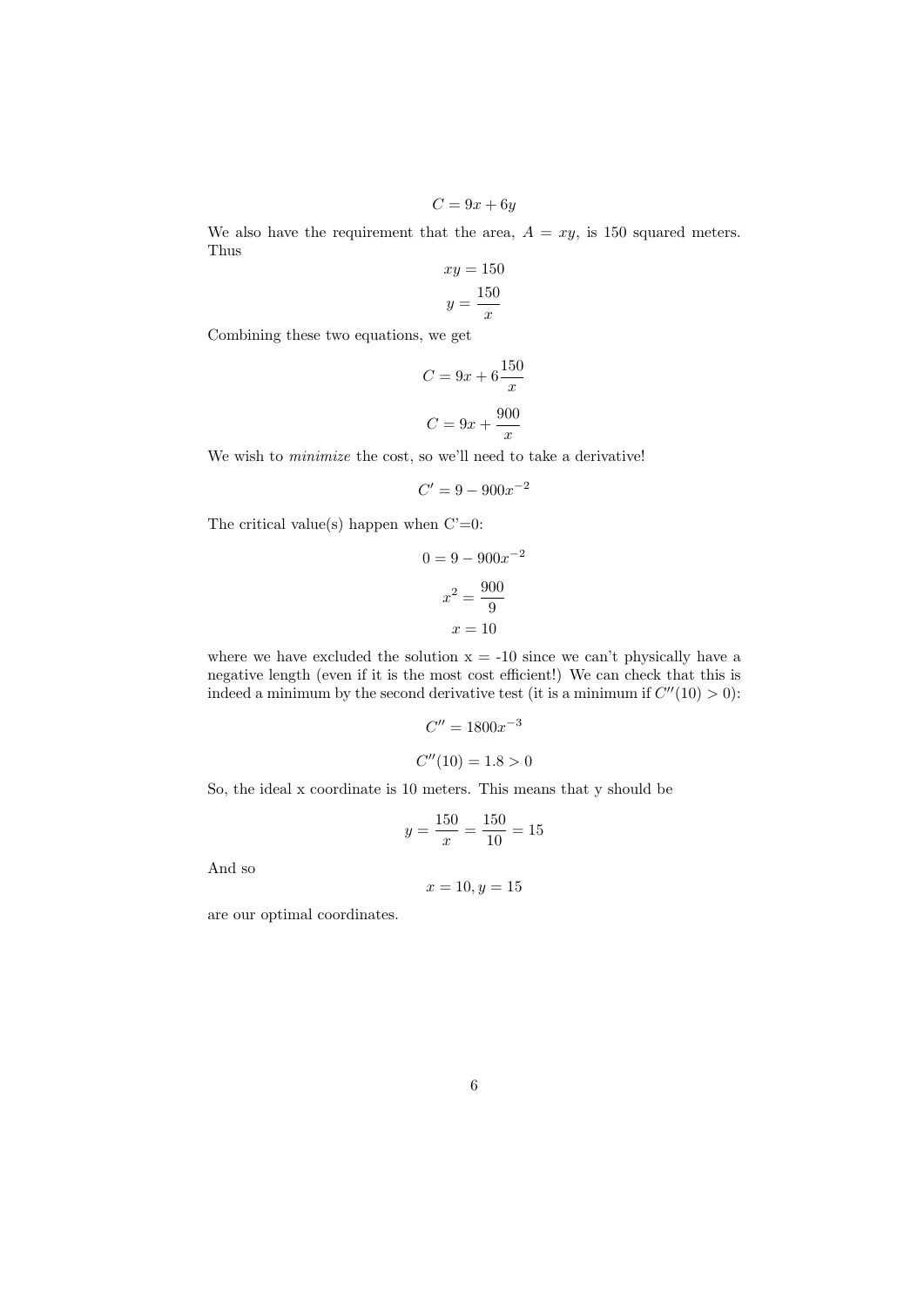## 6 Definition of the Derivative

Compute the derivative of  $f(x) = \sqrt{3x+1}$  using the definition of the derivative.

The general definition of the derivative is

$$
f'(x) = \lim_{h \to 0} \frac{f(x+h) - f(x)}{h}
$$

So for  $f(x) = \sqrt{3x + 1}$  it becomes

$$
f'(x) = \lim_{h \to 0} \frac{\sqrt{3(x+h)+1} - \sqrt{3x+1}}{h}
$$

Multiplying by the conjugate,

$$
f'(x) = \lim_{h \to 0} \frac{\sqrt{3(x+h)+1} - \sqrt{3x+1}}{h} \cdot \frac{\sqrt{3(x+h)+1} + \sqrt{3x+1}}{\sqrt{3(x+h)+1} + \sqrt{3x+1}}
$$

We end up with

$$
f'(x) = \lim_{h \to 0} \frac{3x + 3h + 1 - 3x - 1}{h(\sqrt{3(x + h) + 1} + \sqrt{3x + 1})}
$$

Simplifying, we see that almost everything in the numerator cancels, *including the h* in 3h.

$$
f'(x) = \lim_{h \to 0} \frac{3}{(\sqrt{3(x+h) + 1} + \sqrt{3x + 1})}
$$

This cancellation of h is crucial, because it takes our limit out of indeterminate form and allows us to plug h in directly:

$$
f'(x) = \frac{3}{2\sqrt{3x+1}}
$$

## 7 Area Between Curves

Find the area bounded between  $y = \cos x$  and  $y = 2$  -  $\cos x$ , with  $0 \le x \le 2\pi$ 

See figure 3 for the graph.

The general formula for the area between two curves is

$$
Area = \int_{a}^{b} [f(x) - g(x)] dx
$$

where a and b are the x values where the area begins and ends,  $f(x)$  is the top function, and  $g(x)$  is the bottom function.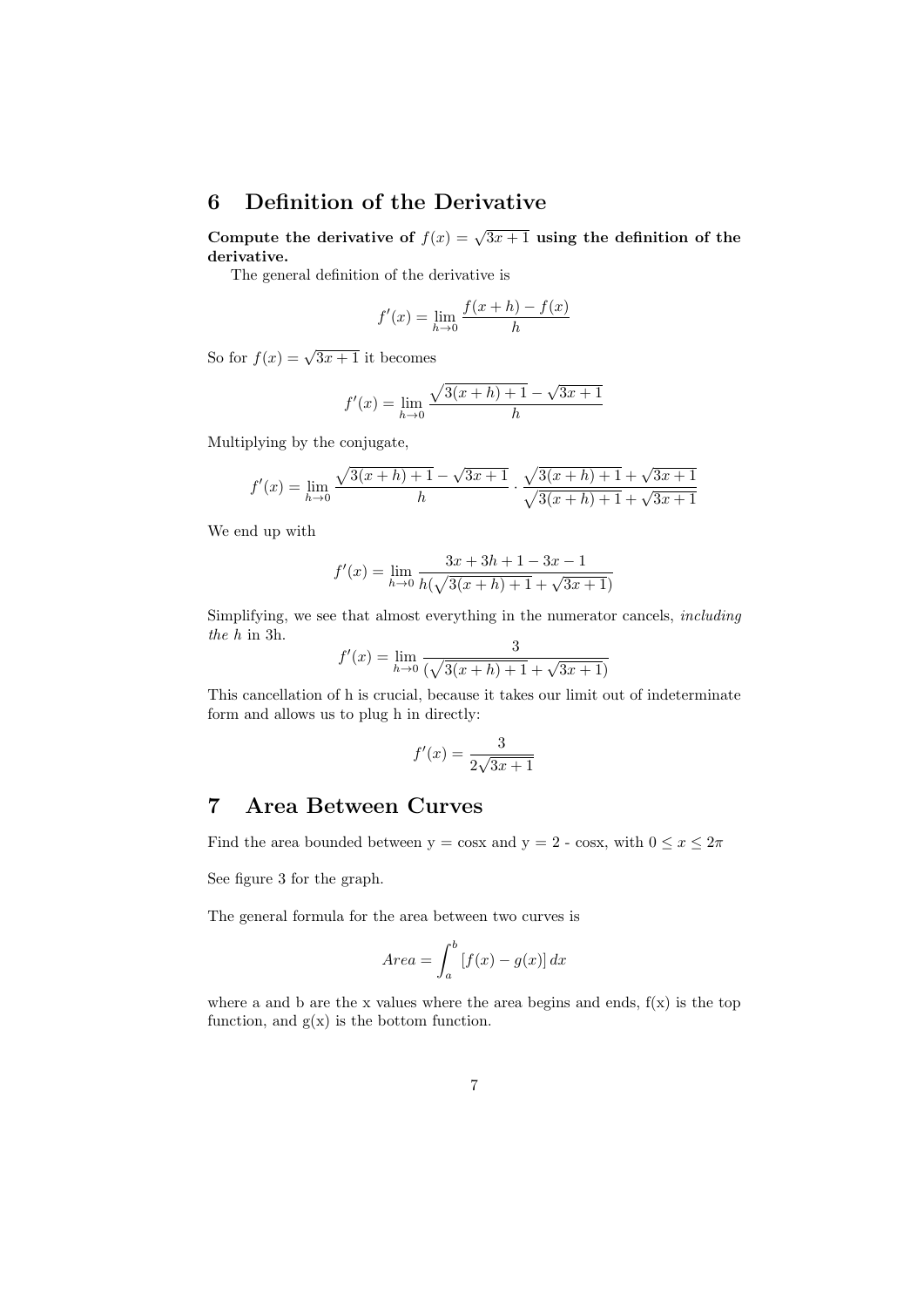The first thing to find is the a and b values. When looking at the area between two curves, these are the points where the two functions *intersect*. To find the intersection points we set the functions equal to each other:

$$
cos x = 2 - cos x
$$

$$
2cos x = 2
$$

$$
cos x = 1
$$

$$
x = 0, 2\pi
$$

Thus,  $a = 0$  and  $b = 2\pi$ .

Looking at figure 3, we can see that the top curve is  $y = 2 - \cos x$  and the bottom is  $y = \cos x$ , so the area formula is:

$$
Area = \int_0^{2\pi} [(2 - \cos x) - \cos x] dx
$$

$$
= \int_0^{2\pi} [2 - 2\cos x] dx
$$

$$
= (2x - 2\sin x)|_0^{2\pi}
$$

$$
= [2(2\pi) - 2\sin(2\pi)] - [2(0) - 2\sin(0)]
$$

$$
= 4\pi
$$

## 8 Curve Sketching

For the function  $f(x) = \frac{x}{x^2+4}$ , find all intercepts, asymptotes, local extrema and inflection points. Use this information to sketch a detailed graph of  $y = f(x)$ .

x intercepts happen when  $y = f(x) = 0$ :

$$
0 = \frac{x}{x^2 + 4}
$$

$$
0 = x
$$

So there is an x intercept at the point  $(0,0)$ . (This is also a y intercept!)

y intercepts are found by setting  $x = 0$ :

$$
f(0) = \frac{0}{0^2 + 4} = 0
$$

So again we find the point  $(0,0)$ . Thus the only intercept is the point at the origin.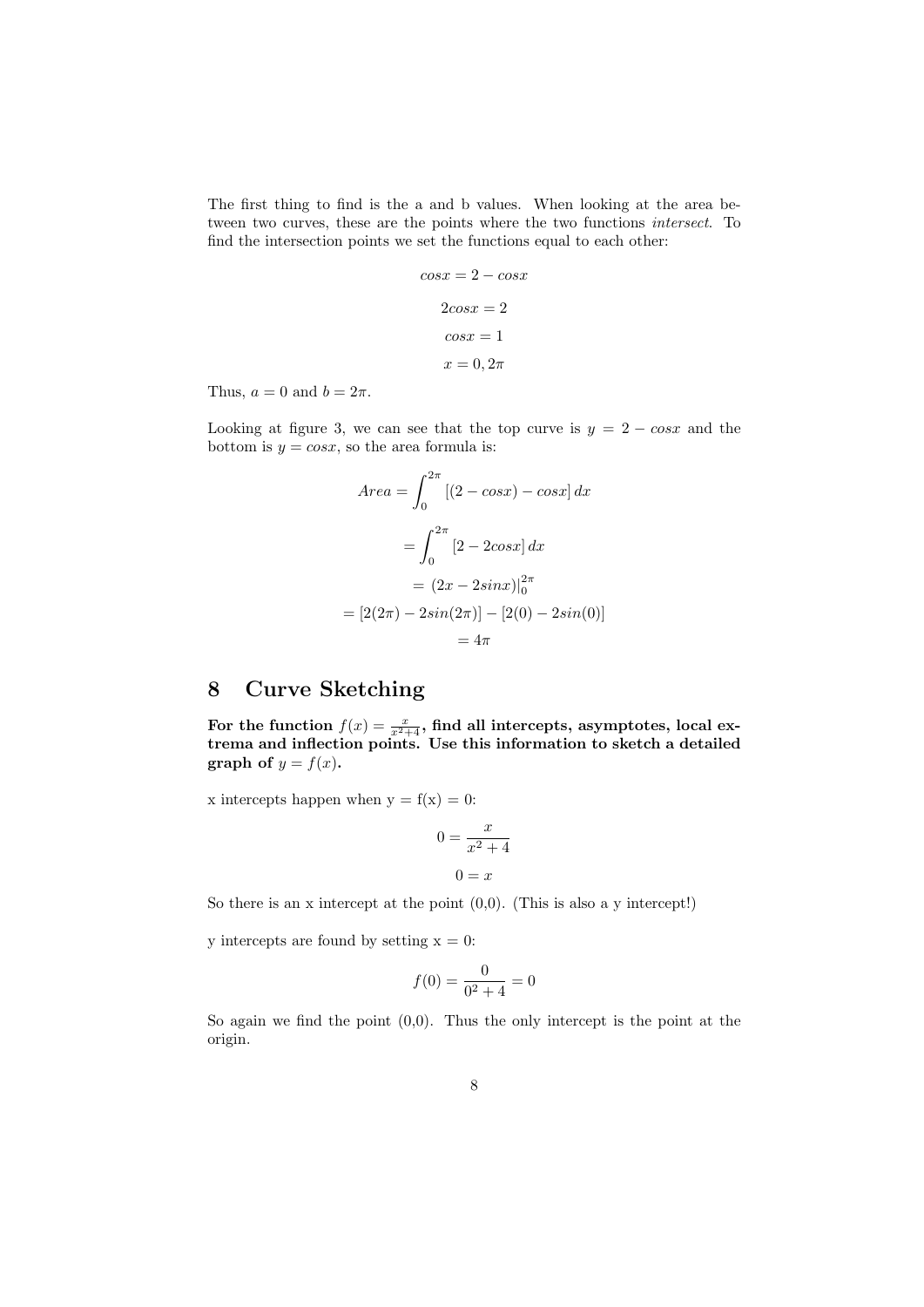Vertical asymptotes around found at values of x which are excluded from the domain. Since we are dealing with a rational function, any values of x not excluded from the domain will be values of x which make the denominator,  $x^2 + 4$ , equal to zero:

$$
x^2 + 4 = 0
$$

$$
x^2 = -4
$$

There are no *real* values of x which satisfy this, so there are no points excluded from the domain. As such, we don't have any vertical asymptotes.

We find horizontal asymptotes by looking at the behaviour of x far away from the origin. Mathematically, we are looking at

$$
\lim_{x \to \infty} \frac{x}{x^2 + 4}
$$

and

$$
\lim_{x \to -\infty} \frac{x}{x^2 + 4}
$$

Like before, we factor out the highest power of x in the top, as well as the highest power in the bottom. Let's look at the limit to positive  $\infty$ :

$$
\lim_{x \to \infty} \frac{x}{x^2 + 4} = \lim_{x \to \infty} \frac{x}{(x^2) \left(1 + \frac{4}{x^2}\right)} = \lim_{x \to \infty} \frac{1}{(x) \left(1 + \frac{4}{x^2}\right)}
$$

$$
= \left(\lim_{x \to \infty} \frac{1}{x}\right) \left(\lim_{x \to \infty} \frac{1}{1 + \frac{4}{x^2}}\right)
$$

$$
= 0 \cdot 1
$$

$$
= 0
$$

And the limit with  $-\infty$  is identical, giving us zero as well.

Horizontal asymptotes are in the form of  $y = c$ , so there is a horizontal asymptote at  $y = 0$  (the x axis). Note: if this limit gives you  $\pm \infty$ , it means there are no horizontal asymptotes.

To find the local extrema, we have to find the first derivative of the function.

$$
f'(x) = \frac{1 \cdot (x^2 + 4) - x(2x)}{(x^2 + 4)^2}
$$

$$
f'(x) = \frac{4 - x^2}{(x^2 + 4)^2}
$$

While we're at it, let's find the second derivative (it will be useful in a moment):

$$
f''(x) = \frac{-2x(x^2+4)^2 - 2(x^2+4)(2x)(4-x^2)}{(x^2+4)^4}
$$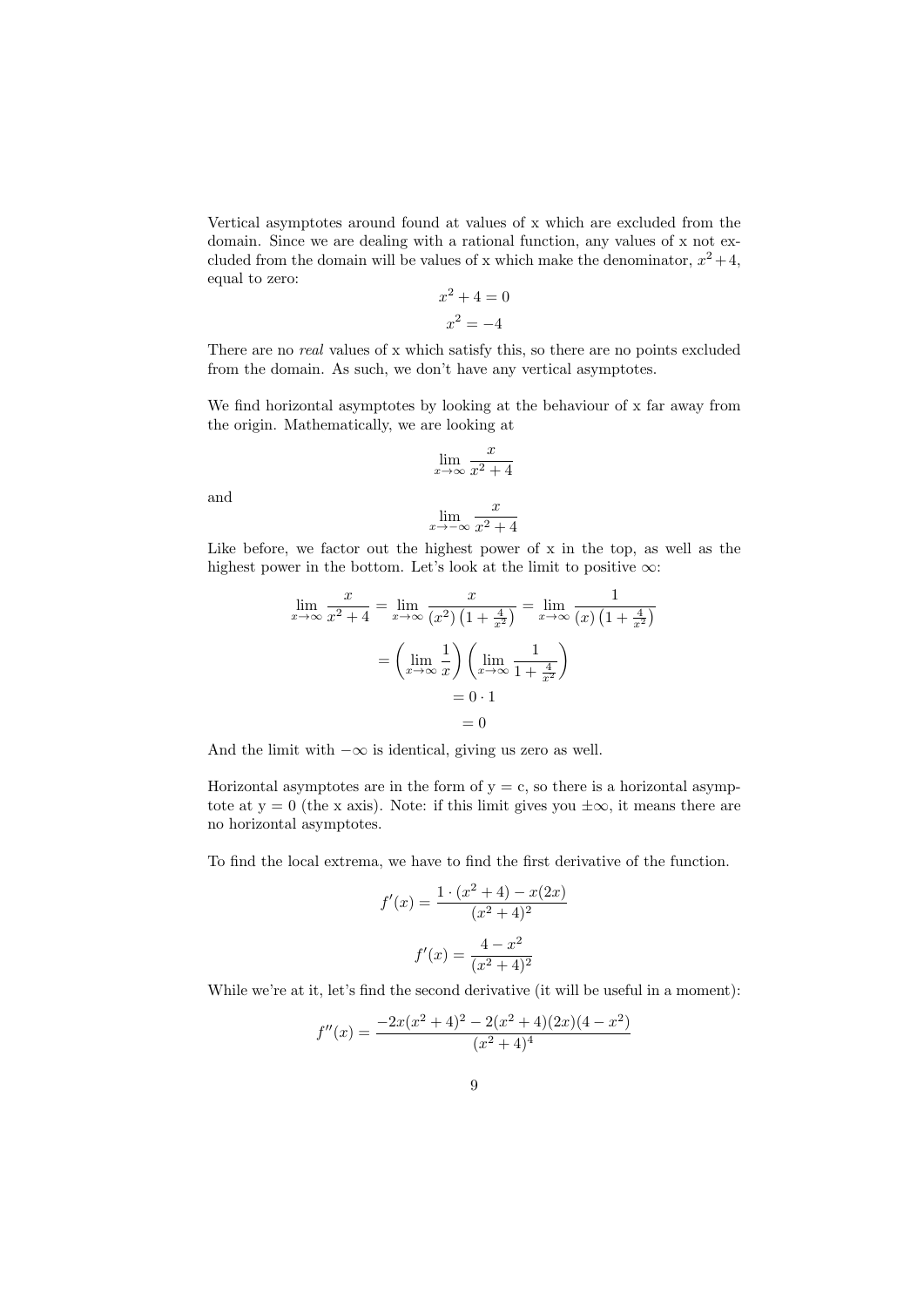$$
f''(x) = \frac{-2x(x^2+4) - 2(2x)(4-x^2)}{(x^2+4)^3}
$$

$$
f''(x) = \frac{-2x^3 - 8x - 16x + 4x^3}{(x^2+4)^3}
$$

$$
f''(x) = \frac{2x^3 - 24x}{(x^2+4)^3}
$$

$$
f''(x) = \frac{2x(x^2-12)}{(x^2+4)^3}
$$

Critical points are found where  $f'(x) = 0$ , so we'll set the first derivative to zero and solve for x:

$$
0 = \frac{4 - x^2}{(x^2 + 4)^2}
$$

$$
0 = 4 - x^2
$$

$$
x = \pm 2
$$

To see if these x values are minima or maxima, we use the second derivative test (minima for  $f''(x) > 0$ , maxima for  $f''(x) < 0$ ):

$$
f''(2) = \frac{2(2)[(2)^2 - 12]}{(2^2 + 4)^3}
$$

$$
f''(2) = \frac{-32}{8^3} < 0
$$

So there is a maxima at  $x = 2$ . Plugging this x value into the original function, we find the point of the maxima to be  $(2, \frac{1}{4})$ .

$$
f''(-2) = \frac{2(-2)[(-2)^2 - 12]}{((-2)^2 + 4)^3}
$$

$$
f''(-2) = \frac{32}{8^3} > 0
$$

So there is a minima at  $x = -2$ . The corresponding point is  $(-2, \frac{-1}{4})$ .

In the same style as finding relative maxima, inflection points are found by looking where  $f''(x) = 0$ .

$$
0 = \frac{2x(x^2 - 12)}{(x^2 + 4)^3}
$$

$$
0 = 2x(x^2 - 12)
$$

$$
x = 0, x = \pm\sqrt{12}
$$